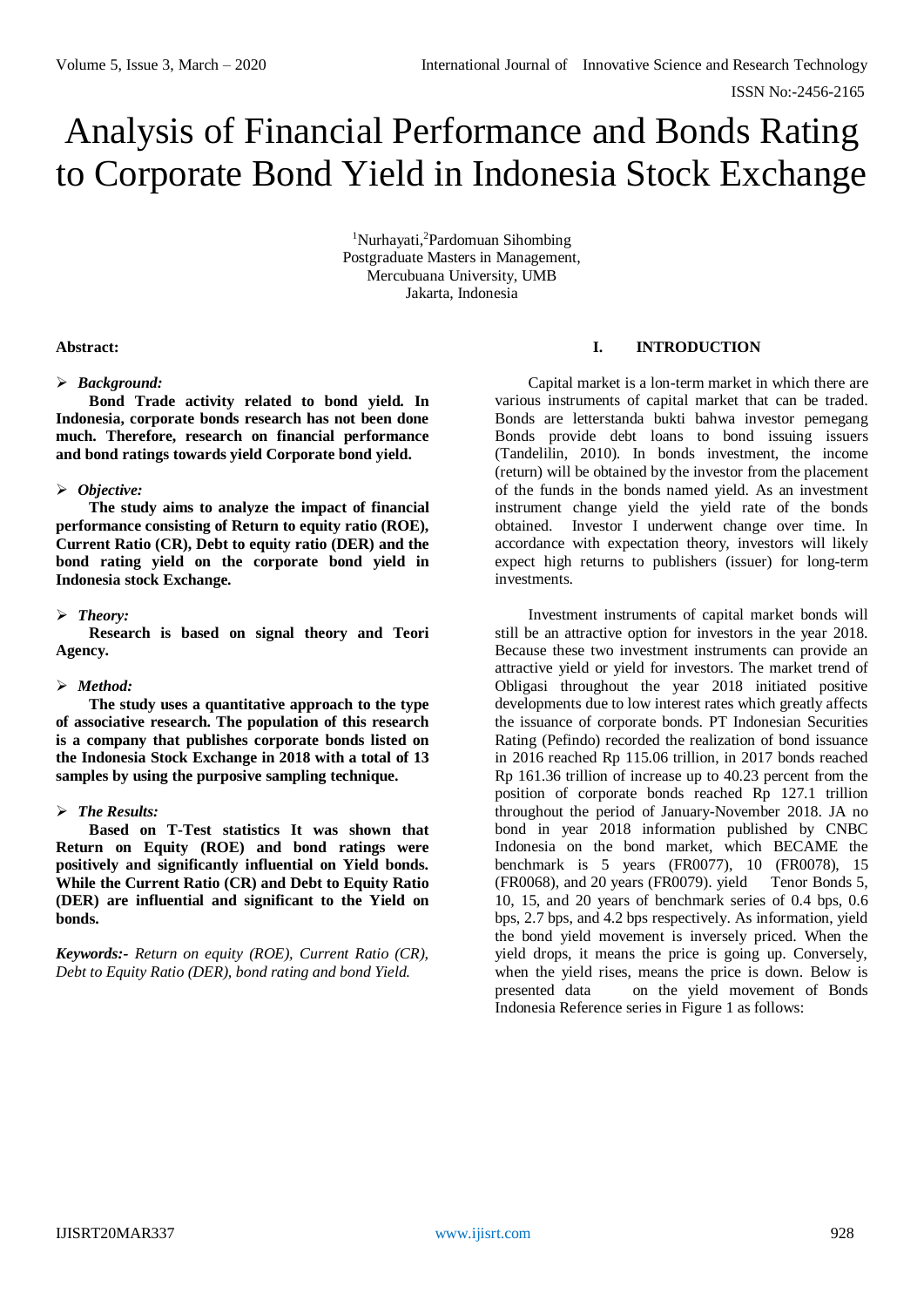

Fig 1:- Indonesia Bond Yield Movement Series Source: CNBC Indonesia (2019)

In the picture shown the addition of the number of issuers on the Indonesia stock Exchange from 231 issuers to 274 issuers in the period of 5 years. Accompanying the addition of the number of issuers, the recorded emission values were seen increased from Rp 430 trillion in 2014 to Rp 616 trillion in the year 2018 which also climbed by the last position of bonds amounting to Rp 412 trillion from the value of the final bond Rp 251 trillion in 2014.

Meanwhile, judging by the secondary market bond activity in year 2018, the average daily transaction volume of outright type government bonds increased by 18.61 percent YoY to RP 16.58 trillion/day in 2018 from RP 13.97 trillion/day in 2017. The average daily frequency is also recorded up by 5.79 percent YoY to 886 transactions/day of 837 transactions/day. The following Is the average daily transaction volume data of an outright type corporate bond in Figure 2 as follows:



Fig 2:- Average daily transaction Volume of Outright type corporate bonds Source: IPBA Data (2019)

Bond Yield is a measure of the bond income that the investor will receive, which tends to be non-permanent. Research that has been done in Indonesia especially for corporate bonds has not done much and is still relevant to do. Therefore, research is interested in reviewing.

Thus, the author intends to conduct research with the title "Influence of financial performance and bond ratings against corporate bond yield on Indonesia Stock Exchange"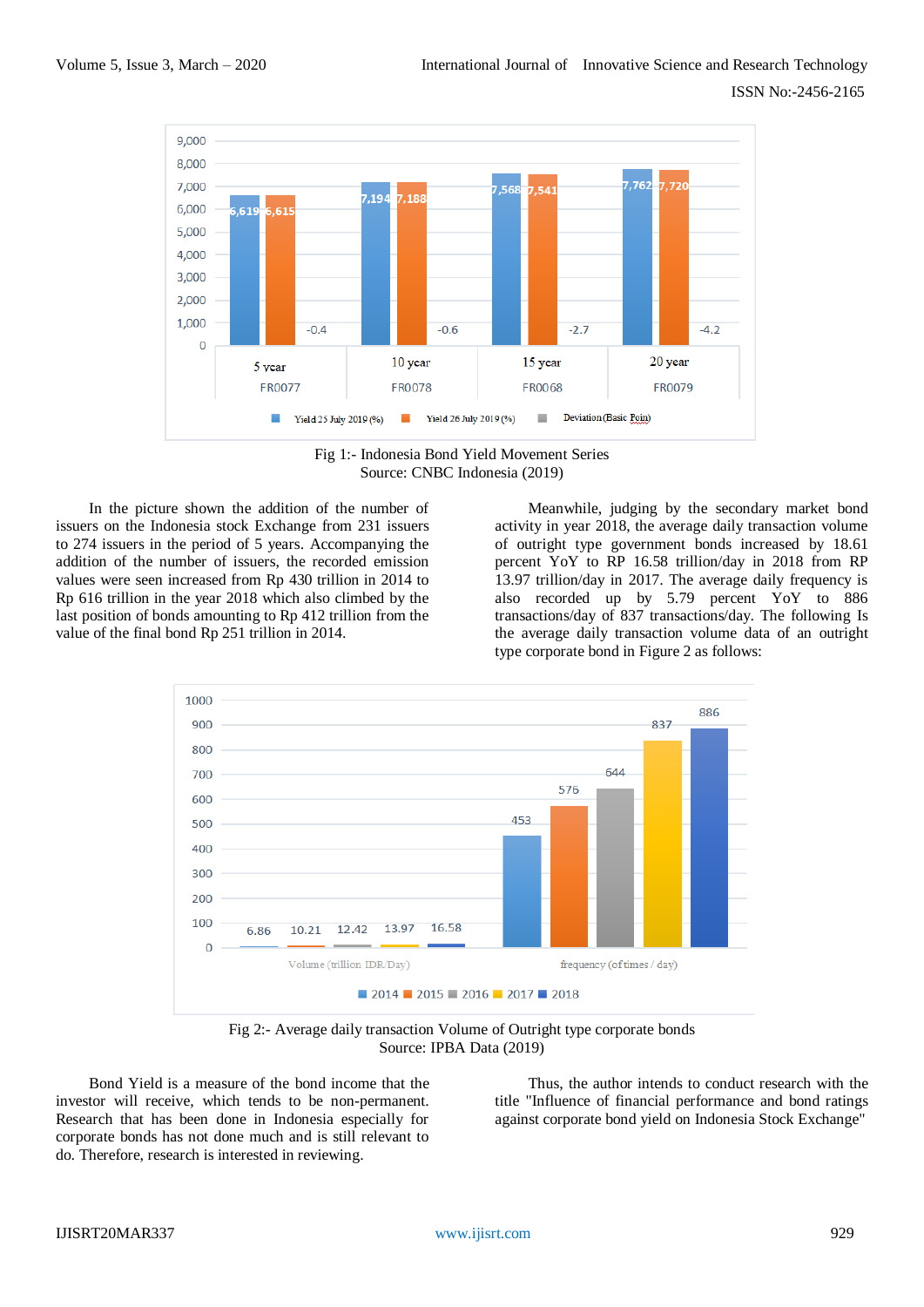## **II. THEORY STUDY**

- **Theori Signaling (signaling theory):** Signaling Theory is aimed at reducing the asymmetry of information regarding what is done by the management aimed at realizing the owner's wishes from the parties investors and creditors. From the way it is done to reduce asymmetry by providing entrusted financial information and owners of integrity that reduce uncertainty about the performance of the forthcoming company (Wolk dkk 2004).
- **Agency Theory:** The agency's theory relates to the relationship between the company's management (agent) and the investor. According to Darmawati et al (2005), the essence of the agency relationship is the separation between the principal/Investor and the control (agent/manager).
- **Bonds:** Bonds is a long-term debt instrument used by Governments, government agencies and corporations to increase the amount of liquidity of its money. Features Bonds traits, including 1) pay a semiannual coupon with a set coupon interest rate; 2) has a short tenor (1-5 years) long (30 years); and 3) have a nominal value (PAR value) that must be paid each fall tempo Sihombing (2018).
- **Yield bonds:** According to the Tandelillin (2010) bond yield, which is a measure of bond income received by fluctuating investors and as befits a bond coupon relating to the return level which is referred by the investor. There are 5 kinds of bond yield sizes that investors use:
- *Nominal yield*

The Nominal yield is a coupon rate given to bonds. For example, Bond gives 10 a 10 percent per cent coupon, the bond has a nominal yield of 10 percent. an easy to show the characteristic of coupons from an obligation is nominal Yield.

*Current yield*

Current yield is the market price of bonds is the ratio of bond interest rates. Current yield gives a daily report on the mass media. Information about Current yield will be very useful for investors, because the current yield has given a picture of a comparison of bond coupons against bond market prices.

*Yield to Maturity (YTM)*

Yield to maturity here turn rate received by the investor when the bond is in the current market price and will suppress the bone so it is due. The yield or yield to maturity size provides return with the interest rate Mejemuk the investor expects, if the two assumptions in the charge can be fulfilled, then the yield to maturity that is expected to be the same as realized yield. The yield to Maturity formula can be used as follows:

$$
YTM = \frac{Ci \frac{Pp - P}{n}}{\frac{Pp + P}{2}}
$$

Where:

Ytm: Yield to maturity D: bonds price at this time  $(t = 0)$ N: Number of years u to maturity of bond Ci: Coupon payment for Bonds i annually Pp: par value of bonds

## *Yield to call*

Yield to call is a callable yield bond earned on a repurchased. This means that unit can pay off or buy back the bonds that have been issued from the investor holding the bonds before maturity.

*Realized (Horizon)*

Realized Horizon is an investor's expected return rate of bonds, when the bonds are re-sold to investors before maturity time. To estimate that is to use the realized Yield Horizon.

- **Financial performance:** According to Munawir (2015) Financial performance is an activity to assess the financial condition and performance of the company. The analysis requires that some of the benchmarks used are ratios and indices that link two financial words between each other. Financial performance can be measured through analysis of financial statements for analysis of financial statements in addition to being used as a tool to determine the level of profitability, solvency, activities and liquidity is also used as a tool to determine the level of risk or health of the company.
- **Bond ratings:** according to Brigham and Houston (2006) Indicators of the risk of failure of the pay can be seen from the bond rating. Changes in bond ratings will affect its ability to borrow both long-term capital and capital costs, including finance Ratio, Qualitative factors, bond contact terms and miscellaneous Qualitative factor. The lowest bond rating, demanding a high rate of return in the capital market. The following Bond ranks are categorized into two categories OF PT Pefindo, including:

1. Investment grade is entitled to idAAA, idAA +, idAA,  $idAA$ -,  $idA$  +,  $Ida$ ,  $idA$ -,  $idBBB$  +,  $idBBB$ ,  $idbbb-$ .

2. Not worth the investment (Noninvestment grade) consists of  $idBB +$ ,  $idBB$ ,  $idBB -$ ,  $idB +$ ,  $idB$ ,  $idB -$ ,  $idCCC$ +, idCCC, idCCC-, idC +, idC, idC-, idD. The rank used is the investment grade category and is stated at the lowest scale of 1 to 10 for the highest rating. Scoring from the lowest to highest rating is 1 for idBBB rating bonds-up to 10 for idAAA rating bonds.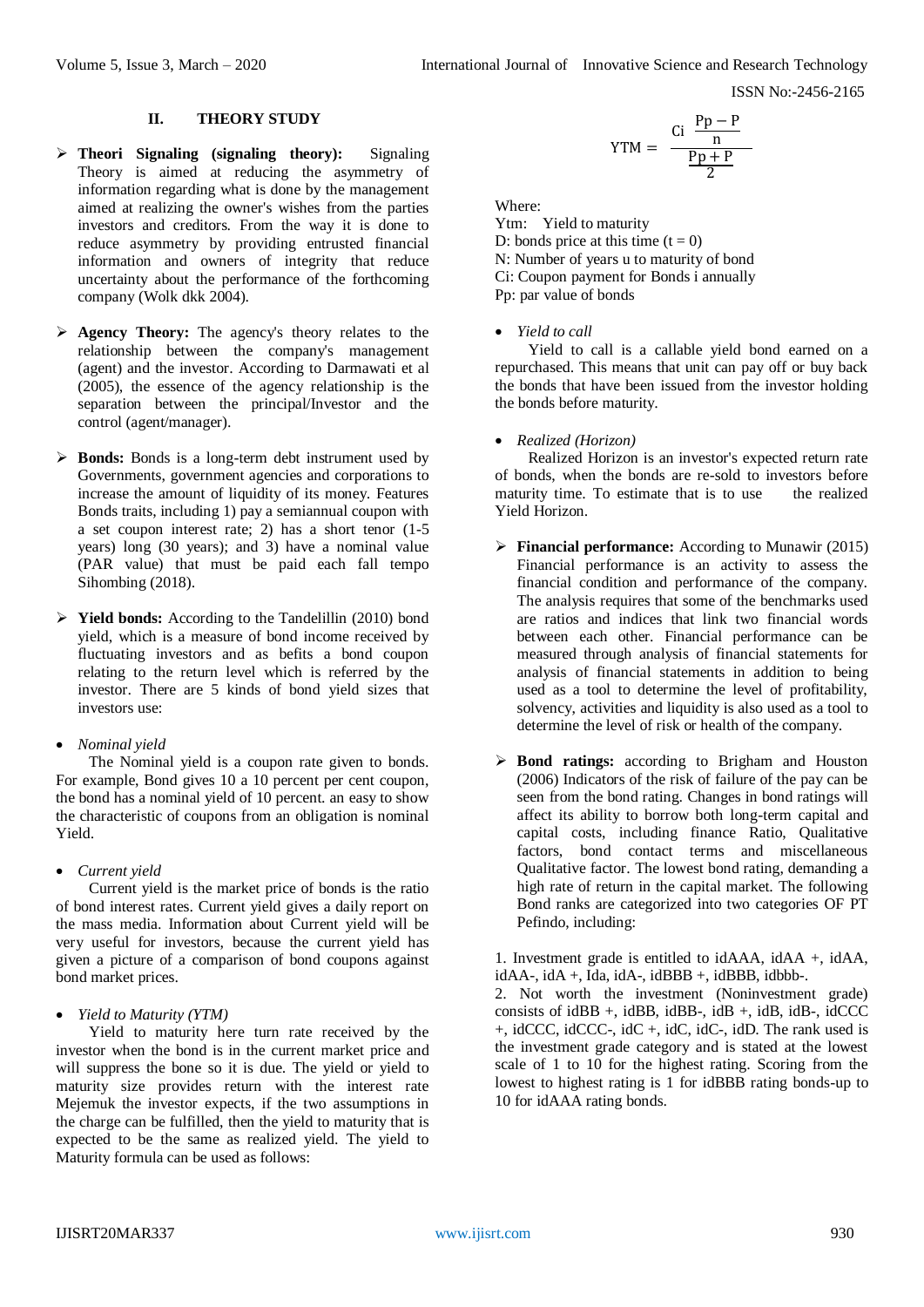ISSN No:-2456-2165

#### *Thinker Framework*



Fig 3:- Pictures thought Frameworks

H1: ROE (Return On Equity) negative effects bond yield. H2: CR (current ratio) negative effects bond yields. H3: DER (Debt to Equity ratio) positive effects the yield of bonds.

H4: Bonds rating negative effect bond yield

### **III. RESEARCH METHODS**

#### *Design Research*

The design of the research used in this study is a quantitative approach with the type of associative research, namely to prove the relationship between the bond rank variable and the financial performance using the ratio is Return On Equity (ROE), Current ratio (CR), and debt to the Equity Ratio (DER) on the Yield bonds of the Indonesian stock exchange in 2018 with termination from January to December.

#### *Population and purposive sampling methods*

The population in this study is Companies issuing bonds Registered Company Corporation that registered On the Indonesian Stock Exchange in 2018.

Sampling uses a sampling method aimed at generating as many as 13 companies. The criteria used to select samples are the companies that issued corporate bonds in the Indonesia Stock exchange in 2018, bonds registered with PT PEFINDO Company and have an annual financial report, including Return on Equity (ROE), Current Ratio (CR), debt to equity ratio (DER)

#### *Operational definitions and variable measurements*

### *Dependent variables*

Dependent variables in this study resulted in bonds. According to Tandelilin Bonds (2010) The Yield is a measure of bond income that investors will be able to do less likely to remain. Bond yields are not fixed, such as bonds (coupons), as bond yields will be heavily tied to the level of return the investor needs. Yield to Maturity (YTM) is the rate of return the investor receives, if it buys the bonds at the current market price and withholds the bonds until maturity. Yield to maturity is a widely used yield size, because the results reflect back with the level of compound interest that investors expect, if two necessary assumptions can be fulfilled, then the Yield to maturity is expected to be

the same as the outcome Realize. The Yield formula to maturity, is.

$$
YTM = \frac{Ci \frac{Pp - P}{n}}{\frac{Pp + P}{2}}
$$

Description:

YTM: Yield to maturity

P: The current bond price  $(t = 0)$ 

N: Number of years until maturity of bond

CI: Coupon payments for my bonds annually

PP: Bond Nominal value

 *Independent variables* Independent variables in this study are as follows:

#### *ROE (Return on Equity)*

To measure the effectiveness of the company in utilizing owners ' contributions using other sources of owners ' interests. ROE uses the following formula.

**ROE (Return On Equity)** = 
$$
\frac{\text{Laba Bersih}}{\text{Total Modal (Equity)}}
$$
 x 100%

#### *CR (Current Ratio)*

To prove how the availability of all current assets supports the company's capabilities. CR uses the following formula:

$$
CR (Current Ratio) = \frac{Aktiva Lancar}{Aktiva Tetap} \times 100\%
$$

#### *DER (Debt to Equity Ratio)*

To measure the debts owned by the capital itself. The ratio of debt to equity is used in this study and can be obtained with the following measurement formula.

DER (Debt to Equity Ratio) = 
$$
\frac{\text{Total Hutang}}{\text{Modal}} \times 100\%
$$

#### *Bond rating*

A Bond rating is a risk indicator of failing to pay. Bond ratings are a symbol of the bond issuing company published by Pefindo. The bond rating variable is set as a ranking symbol and is determined by classifying the ranking according to the ranking category. The bonds range is categorized into two categories of PT Pefindo, including:

1. The investment value of idAAA, idAA +, idAA, idAA-,  $idA +$ , Ida,  $idA$ -,  $idBBB +$ ,  $idBBB$ ,  $idbbb$ 

2. Not worth the investment (non Grade investments) consist of idBBB +, idBB, idBB-, idB +, idB, idB-, idCCC +, idCCC, idCCC-, idC +, idC, idC-, idD. The rank used is the category of investment value and is expressed in the lowest scale of 1 to 10 for the highest rating. Rating from lowest value to highest rating 1 to rating idBBB bonds-up to 10 for idAAA rating bonds.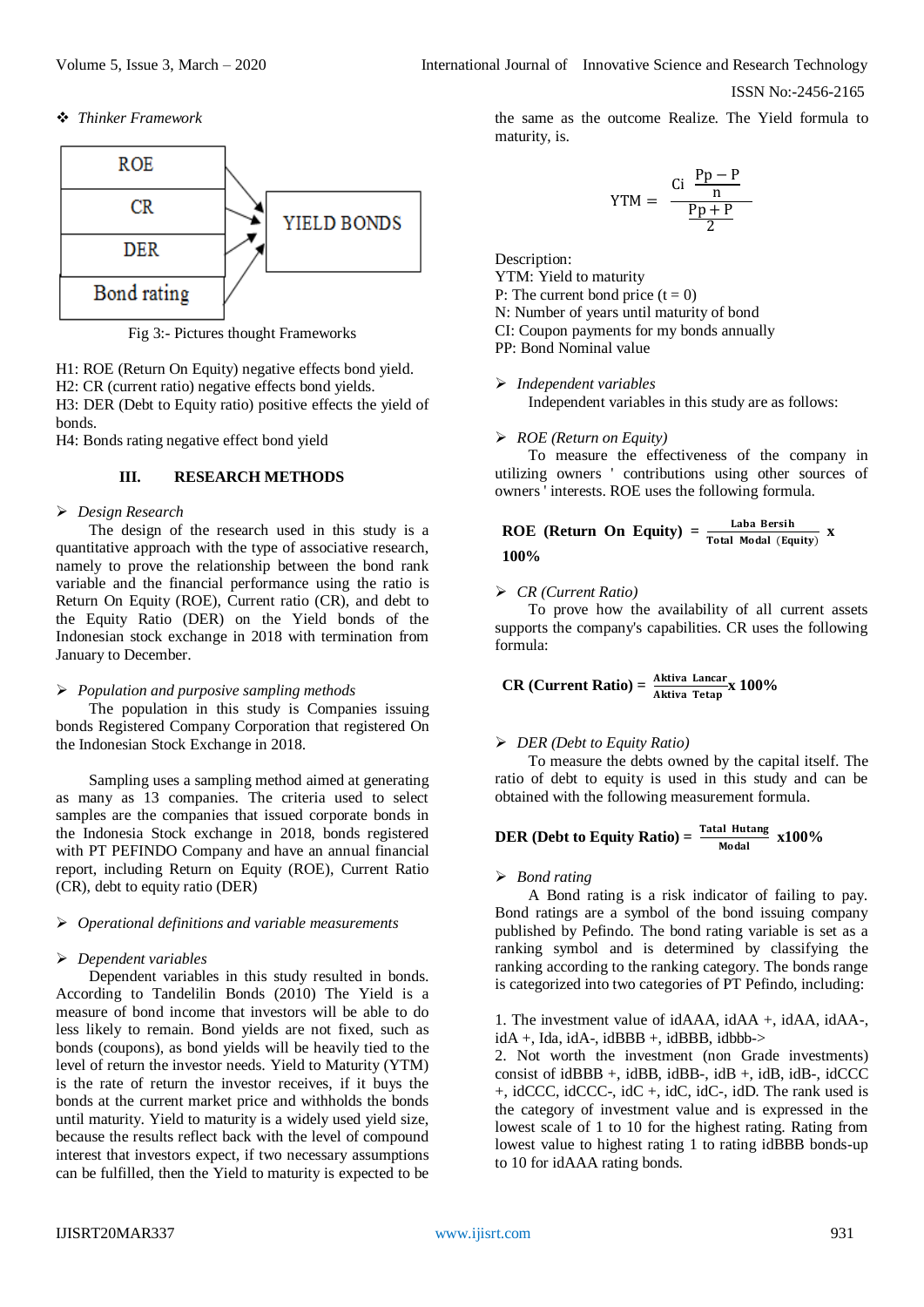## *Data collection Methods*

this study, researchers used secondary data by collecting, recording, and reviewing secondary data in the form of financial statements and annual report bonds in the Indonesian Capital Market Directory (ICMD) and in the Indonesian Bond Market Directory (and reports published through the official website of the Indonesia Stock Exchange (IDX) (www.idx.co.id). The Financial Services Authority (www.ojk.go.id) website and the Indonesian bond pricing agency for bond market development data and bond rating data derive from PT PEFINDO (PEFINDO).

## *Data Analysis Methods*

## *Descriptive analysis*

Descriptive analysis provides an overview of data descriptions viewed from the average value of the presentation data through tables, graphs, pie charts, pictograms, mode calculations, median, mean, calculations, percentiles, data dissemination Through the Average calculation, standard deviation, and percentage calculation.

## *Multiple Linear regression analysis*

An analysis of the linear double regression analyses used in these studies is as follows:

# $Y = a + \beta_1 X_1 + \beta_2 X_2 + \beta_3 X_3 + \beta_4 X_4 + e$

# *Hypothesis Testing*

The hypothesis testing used in this study is as follows:

## *Test Simultaneous (Test F)*

This test is to find out if all independent variables at the same time can affect the dependent variables (Ghozali 2011).

## *Partial test (Test T)*

This test is to find out if each individual variable independently affects the dependent variable (Ghozali 2011).

## $\triangleright$  *Coefficient of determination*  $(R^2)$

Coefficient of determination according to (Ghozali 2011). Used to measure how far the model's ability is in describing variable dependent variations.

# **IV. RESEARCH RESULTS**

Table 1. Indicates that the descriptive ROE statistics have a minimum of 0.39, maximum 18.00, mean 12.21, and STD deviation 5.40, indicating the variety of data in the ROE variable is quite stable.Table 2. Indicates that the descriptive statistics of CR have a minimum-35.97 maximum 237.00, mean 77.2400, and STD deviation 94.97 shows the variation of data on the average CR variable has a considerable liquidity value of 77.24%. Table 3. Indicates that descriptive statistics DER has a minimum of 0.70 maximum 183.16 mean 46.0431, and STD deviation 64.79034

Table 4. Indicates that descriptive statistics of bond ratings from level 4 to 7. Most sample companies have a 7th bond rating with idAA, idAAA-and idAAA, which are as many as 5 companies (38, 5%). These results indicate that the sample company included at a fairly good bond rating and worth the investment.

Table 5. Showing the Yield statistics bonds obtained a minimum value of 5, 48 and maximum 119, 01. Mean 15, 8915, standard deviation i.e. 31, 00554. Thus, this results in the presence of a sharp standard deviation gap in the bonds variable and indicates the stability of the data used.

Table 6. Indicates that the magnitude of Asymp. Siege (2-tailed) is 0.66 greater than 0.05. Besides the value of the Kolmogorov-Smirnov Z (K-S) amounting to 0730 and insignificant at 0.05 it can be said that the test normality meets the criteria of good normality.

Table 7. It shows that there is no independent variable that obtains a value of Tolerance below 0.10 as well as the value of the VIF above 10. ROE has a value of tolerance 0.869 and VIF 1.151; CR with value tolerance 0.939 and VIF 1.065; DER has a value of tolerance 0.499 and VIF 2.004; RATING has a value of tolerance 0.525 and VIF 1.903, thus the result shows that all independent variables are free of Multicholinerity problems.

Table 8. Indicates that the significance value Significance of each research variable is: ROE with Significance 0.134. CR with Significance 0.456; DER with Significance 0.687 and RATING with a significance of 0.449. Because of the Significance value obtained from the results of the test Method Glejser More than 0.05 then this result indicates that there is no problem of Heteroskedastisity with the model.

Table 9. Multiple Linear regression equations based on the following table data processing results:

## **Y= –75,542 + 2,708 X1 – 0,082 X2 – 0,065 X3 + 11,737 RATING + e**

The results of multiple linear regression equations can be described as follows:

Explanation

- $\triangleright$  Coefficient (constant) =-75,542 (significant negative), which means that when a variable ROE, CR, DER and Bond rank, then the Yield variable bonds will-75,542 tend to have a low value.
- $\triangleright$  Coefficient  $\beta$ 1 = 2,708 (significant positives), meaning if the value of the ROE variable increases by 1%, this will make the Yield bonds also increased by 2.708 unit variables.
- $\triangleright$  Coefficient β2 = 0,082 (significant negative), meaning if the CR variable increases by 1%, while other variable values remain, it will result in the sequence of bond yield variables of- 0,082.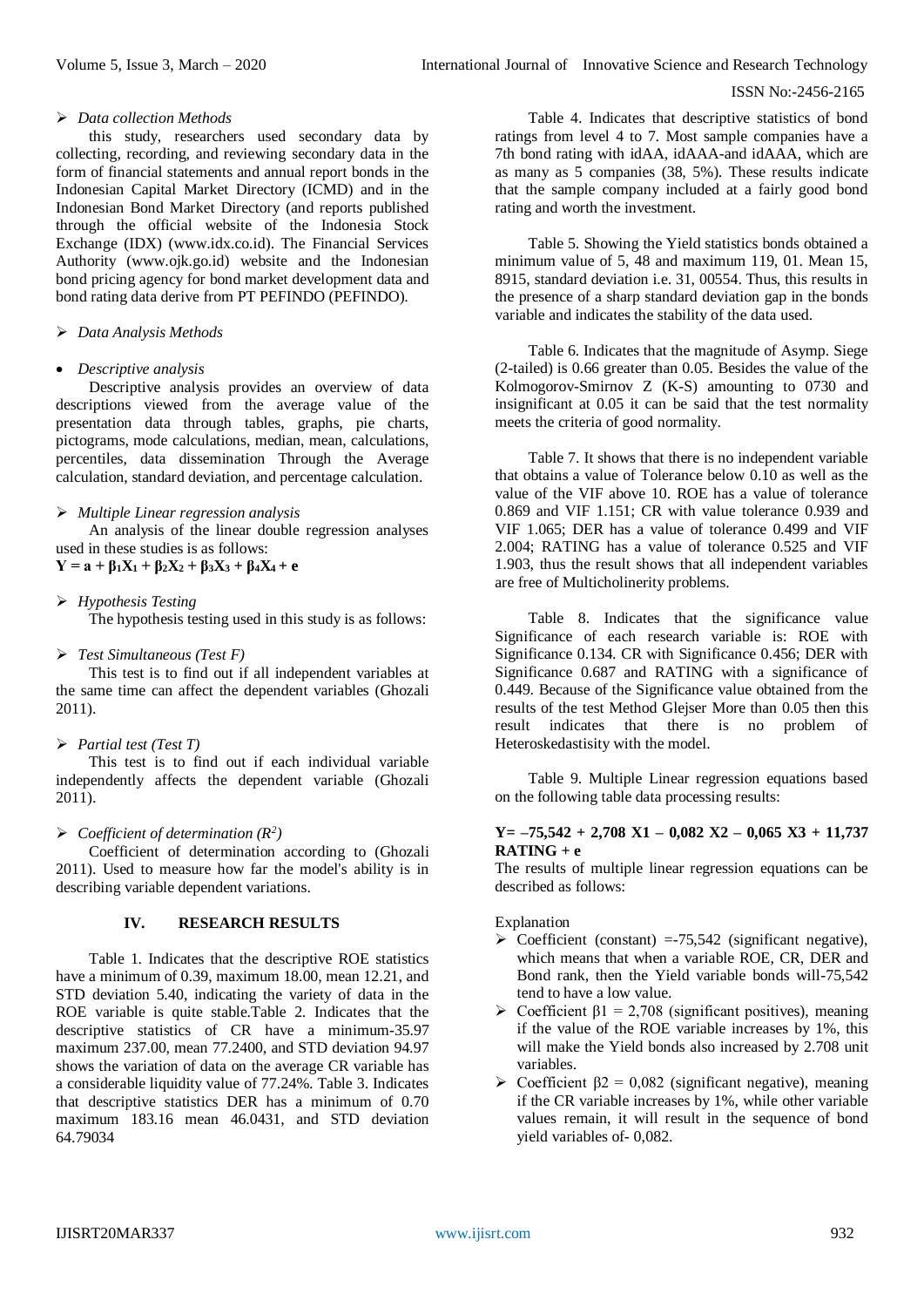- $\geq$  Coefficient  $\beta$ 3 = -0065 (significant negative), meaning if three DER increases by 1%, while other variable values remain, it will result in the sequence of Bond yield variables of -0065.
- $\triangleright$  Coefficient β4 =11, 737 (significant positives), meaning that if the value of bond rating variable increases by 1%, this will make the Yield on bonds also increase by 11,737

Table 10. The magnitude of the value of F Count is 13,572 with a significant value of 0.001 because of the significance value less than 0.05 it can be stated that all independent variables i.e. ROE, CR, DER, and bond ratings jointly affect bond yields.

## *Partial test (Test t)*

Hypothesis 1: ROE has a regression coefficient value of 2.708 and a significance level of 0.001 and T count 5.463. The T-count value is greater than the table T value  $(5.436 > 1.782)$  and the equivalent significance is smaller than  $0.05$   $(0.001 < 0.05)$  significance. Thus, it can be concluded that the ROE has a significant effect on yield bonds. In hypotheses, it is noted that the ROE negatively affects bond yield, while a regression coefficient indicates that ROE Positive effect on yield bonds. Thus, this result showed that. Ha1 was rejected because ROE proved to be a significant impact in the positive direction of yield bonds.

Hypothesis 2: CR has a regression coefficient value of-0.082 and significance levels 0.017 and T Count-3.016. The T-Count value is greater than the table value T (3.016 > 1.782) and the equivalent significance is smaller than the significance of  $0.05$  (0.017  $0.05$ ). It can therefore be concluded that CR has a significant effect on bond yields. CR negative values regression coefficient indicates the

negative influence of CR to yield bonds. Thus, these results indicate that. Ha2 is accepted

Hypothesis 3: DER has a regression coefficient value of-0.065 and a significance level of 0.269 and T count-1.188. The T-count value is smaller than the table T value  $(1.188 < 1.782)$  and the significance is greater than  $0.05$  ( $0.269 > 0.05$ ) significance. It can thus be concluded that DER has no effect on the yield on bonds or. Ha3 rejected.

Hypothesis 4: The RATING has a regression coefficient value of 11.737 and a significance level of 0.008 and T Count 3.539. The T-count value is greater than the table T value  $(3.539 > 1.782)$  and the equivalent significance is smaller than  $0.05$   $(0.008 \t 0.05)$ significance. It can therefore be concluded that the RATING has a significant effect on the bond yield.

In hypotheses it is said that RATING has a negative impact on bond yield, while a regression coefficient indicates that the rating has a positive effect on yield bonds. Thus the result shows that the. Ha4 was rejected, because the RATING proved to be a significant impact in the positive direction to yield bonds.

Table 11. Indicates the value of r squared is 0.872 and the adjusted value of R squared is 0.807. Therefore the number of independent variables in this research is more than three, it is recommended to use the adjusted R Squared value to measure the magnitude of the coefficient of determination. Thus, the research is known that independent variables, i.e. ROE, CR, DER and RATING simultaneously give an impact of 80.7% on yield bonds (0.807 x 100%). Meanwhile, the remainder of 19.3% of the yield bonds is influenced by other variables not examined in this study.

|                    | N                    | Minimum | Maximum | Mean   | Std. Deviation |
|--------------------|----------------------|---------|---------|--------|----------------|
| ROE                | 1 <sub>2</sub><br>IJ | .39     | 18.00   | 1.2188 | 5.40051        |
| Valid N (listwise) | 1 <sub>2</sub><br>IJ |         |         |        |                |

Table 1:- Descriptive statistics of return on equity Source: Data Processing result SPSS 22, 2019

|                        | N  | Minimum  | Maximum | Mean    | <b>Std. Deviation</b> |
|------------------------|----|----------|---------|---------|-----------------------|
| $\mathbb{C}\mathbb{R}$ | 13 | $-35.97$ | 237.00  | 77.2400 | 94.97394              |
| Valid N (listwise)     | 13 |          |         |         |                       |

Table 2:- Descriptive statistics Current Ratio Source: Data Processing result SPSS 22, 2019

|                    | N                     | Minimum | Maximum | Mean    | Std. Deviation |
|--------------------|-----------------------|---------|---------|---------|----------------|
| <b>DER</b>         | 1 <sub>2</sub><br>⊥ J | .70     | 183.16  | 46.0431 | 64.78034       |
| Valid N (listwise) | 1 <sub>2</sub>        |         |         |         |                |

Table 3:- Descriptive statistics Debt to Equity Ratio

Source: Data Processing result SPSS 22, 2019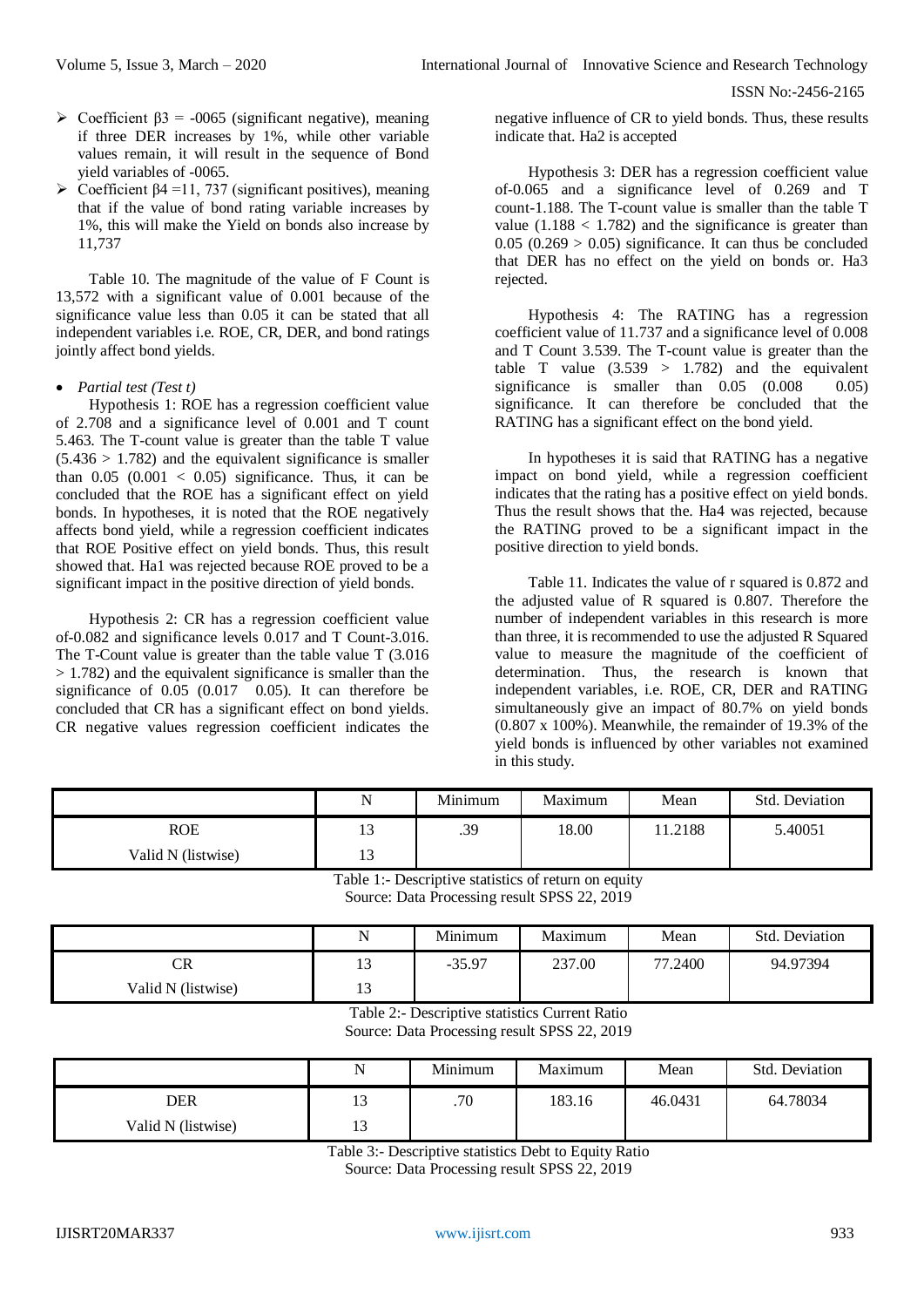|       |                                     | Frequency      | Percent |
|-------|-------------------------------------|----------------|---------|
|       | Peringkat 4 (idBBB, idBBB-, idBBB+) |                | 7.7     |
|       | Peringkat 5 (idA, idA-, idA+)       | $\overline{4}$ | 30.8    |
| Valid | Peringkat 6 (idAA, idAA-, idAA+)    |                | 23.1    |
|       | Peringkat 7 (idAAA, idAAA-, idAAA+) |                | 38.5    |
|       | Total                               | 13             | 100.0   |

Table 4:- Descriptive statistics Bond Ratings Source: Data Processing result SPSS 22, 2019

|                       |     | $\mathbf{r}$<br>Minimum | Maximum | Mean    | Stc<br>Deviation |
|-----------------------|-----|-------------------------|---------|---------|------------------|
| <b>YIELT</b>          | . . | 5.48                    | 119.01  | 15.8915 | .00554           |
| Valid N<br>(listwise) | . . |                         |         |         |                  |

Tabel 5:- Statistik Deskriptif Yield Obligasi

Source: Data Processing result SPSS 22, 2019

| <b>One-Sample Kolmogorov-Smirnov Test</b> |                |                                |  |  |  |
|-------------------------------------------|----------------|--------------------------------|--|--|--|
|                                           |                | <b>Unstandardized Residual</b> |  |  |  |
| N                                         |                |                                |  |  |  |
| Normal Parameters <sup>a,b</sup>          | Mean           | $0E-7$                         |  |  |  |
|                                           | Std. Deviation | 7.05641612                     |  |  |  |
|                                           | Absolute       | .202                           |  |  |  |
| <b>Most Extreme Differences</b>           | Positive       | .202                           |  |  |  |
|                                           | Negative       | $-.156$                        |  |  |  |
| Kolmogorov-Smirnov Z                      |                | .730                           |  |  |  |
| Asymp. Sig. (2-tailed)                    |                | .662                           |  |  |  |

a. Test distribution is Normal.

b. Calculated from data.

Table 6:- Test result normality

Source: Data Processing result SPSS 22, 2019

| Coefficients <sup>a</sup> |                                                    |            |         |         |              |  |      |  |
|---------------------------|----------------------------------------------------|------------|---------|---------|--------------|--|------|--|
| Model                     | <b>Unstandardized Coefficients</b><br>Coefficients |            |         |         | Standardized |  | Sig. |  |
|                           | В                                                  | Std. Error | Beta    |         |              |  |      |  |
| (Constant)                | $-63.310$                                          | 76.600     |         | $-.826$ | .432         |  |      |  |
| <b>ROE</b>                | 2.947                                              | 1.767      | .513    | 1.667   | .134         |  |      |  |
| <b>CR</b>                 | $-.076$                                            | .097       | $-.232$ | $-.784$ | .456         |  |      |  |
| <b>DER</b>                | $-.081$                                            | .194       | $-.170$ | $-.418$ | .687         |  |      |  |
| <b>RATING</b>             | 9.411                                              | 11.828     | .315    | .796    | .449         |  |      |  |

a. Dependent Variable: ABSRESYIELD

Table 7:- Heteroskedastisity Test Results

Source: Data Processing result SPSS 22, 2019

| Coefficients <sup>a</sup> |                                |           |       |  |  |  |
|---------------------------|--------------------------------|-----------|-------|--|--|--|
| Model                     | <b>Collinearity Statistics</b> |           |       |  |  |  |
|                           |                                | Tolerance | VIF   |  |  |  |
|                           | (Constant)                     |           |       |  |  |  |
|                           | <b>ROE</b>                     | .869      | 1.151 |  |  |  |
|                           | <b>CR</b>                      | .939      | 1.065 |  |  |  |
|                           | <b>DER</b>                     | .499      | 2.004 |  |  |  |
|                           | <b>RATING</b>                  | .525      | 1.903 |  |  |  |

a. Dependent Variable: YIELD

Table 8:- Hasil Uji Multikolinearitas

Source: Data Processing result SPSS 22, 2019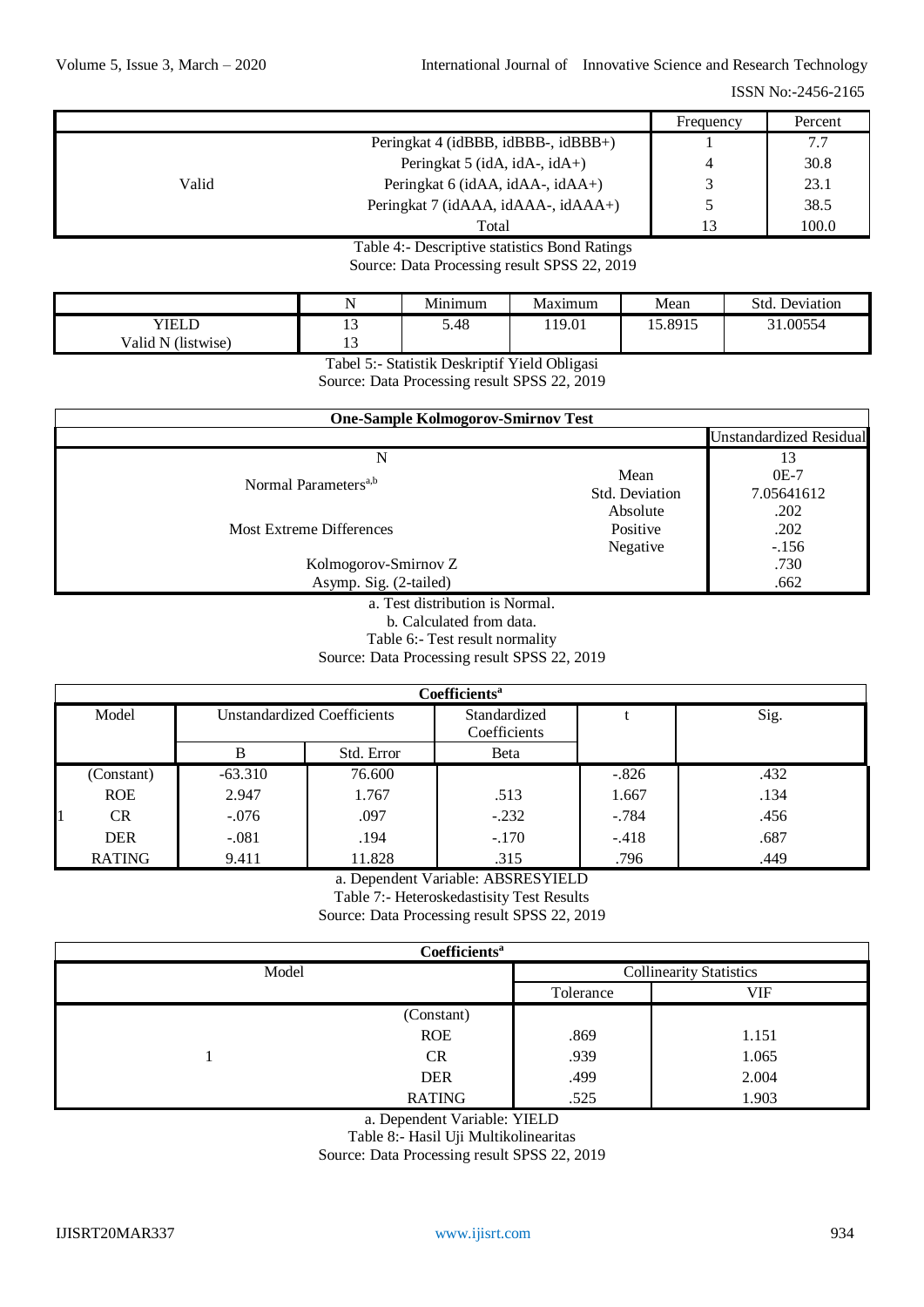| Coefficients <sup>a</sup> |           |                             |         |          |      |  |  |  |
|---------------------------|-----------|-----------------------------|---------|----------|------|--|--|--|
| Model                     |           | Unstandardized Coefficients |         |          | Sig. |  |  |  |
|                           | B         | Std. Error                  | Beta    |          |      |  |  |  |
| (Constant)                | $-75.542$ | 21.479                      |         | $-3.517$ | .008 |  |  |  |
| <b>ROE</b>                | 2.708     | .496                        | .743    | 5.463    | .001 |  |  |  |
| <b>CR</b>                 | $-.082$   | .027                        | $-.394$ | $-3.016$ | .017 |  |  |  |
| <b>DER</b>                | $-.065$   | .055                        | $-.213$ | $-1.188$ | .269 |  |  |  |
| <b>RATING</b>             | 11.737    | 3.317                       | .619    | 3.539    | .008 |  |  |  |

a. Dependent Variable: YIELD

Table 9:- Multiple Linear regression Analysis results

Source: Data Processing result SPSS 22, 2019

| <b>ANOVA<sup>a</sup></b> |                |  |             |        |                   |  |  |  |
|--------------------------|----------------|--|-------------|--------|-------------------|--|--|--|
| Model                    | Sum of Squares |  | Mean Square | F      | Sig.              |  |  |  |
| Regression               | 4054.755       |  | 1013.689    | 13.572 | .001 <sup>b</sup> |  |  |  |
| Residual                 | 597.516        |  | 74.690      |        |                   |  |  |  |
| Total                    | 4652.271       |  |             |        |                   |  |  |  |

a. Dependent Variable: YIELD b. Predictors: (Constant), RATING, ROE, CR, DER Table 10:- Test result F Source: Data Processing result SPSS 22, 2019

| Model Summary <sup>b</sup> |                   |          |                          |                               |  |  |
|----------------------------|-------------------|----------|--------------------------|-------------------------------|--|--|
| Model                      | n<br>ĸ            | R Square | <b>Adjusted R Square</b> | Std. Error of the<br>Estimate |  |  |
|                            | .934 <sup>a</sup> | .872     | .807                     | 8.64231                       |  |  |

a. Predictors: (Constant), RATING, ROE, CR, DER b. Dependent Variable: YIELD Table 11:- Result coefficient of determination Source: Data Processing result SPSS 22, 2019

# **V. DISCUSSION**

# *The effect of return on equity (ROE) on corporate bonds of yield on Indonesia stock Exchange*

Based on the analysis of the measurement model built, obtained the value of the ROE regression coefficient is 2.708 with significance 0.001. Thus the result shows that ROE tends to have a positive impact on the corporate bond yield listed on the Indonesia Stock Exchange. This result is evidenced by the stats variable ROE which has a positive minimum value, which means the company in Indonesia is able to produce a good net profit that makes an increase in the yield bond.

The results of this research in line with the theory that the good company's ability to create profit (profit) is considered as good news, which makes high investor perception over the company's condition, so as to increase bond yield value .

Therefore, the hypotheses built on the study model were rejected because of the direction of the opposite relationship with the hypothesis. The results of this research are contrary to Terry Research findings (2009) stating that ROE has a negative influence on Yield bonds. The results of the research in line with NI Wayan and Nyoman

(2015) which showed positive influence the profitability of bond yield.

## *Effect of Current Ratio (CR) on corporate bond Yield in Indonesia Stock Exchange*

Based on the hypothesis test results, the value of the CR regression coefficient is-0.082 with the signing of 0.017 marked negatively. Thus, these results indicate that the CR proved to have a negative influence on the corporate bond yield listed In the Indonesia stock Exchange. This results because the CR variable statistics show that there is still a corporate company that has a CR is negative value or it does not have a good level of liquidity.

Thus the results of this research in line with the hypothesized hypothesis is that there is a CR influence on the bond yield. The results of this study are similar to research by Favero et al (2007) stating that liquidity negatively affects yield bond yield. If the purchased bonds have high enough liquidity, then the price of the bond tends to stabilize and increase. Thus, it causes the yield of bonds to decline, as the risk level is lower according to the high-risk high- return assumption.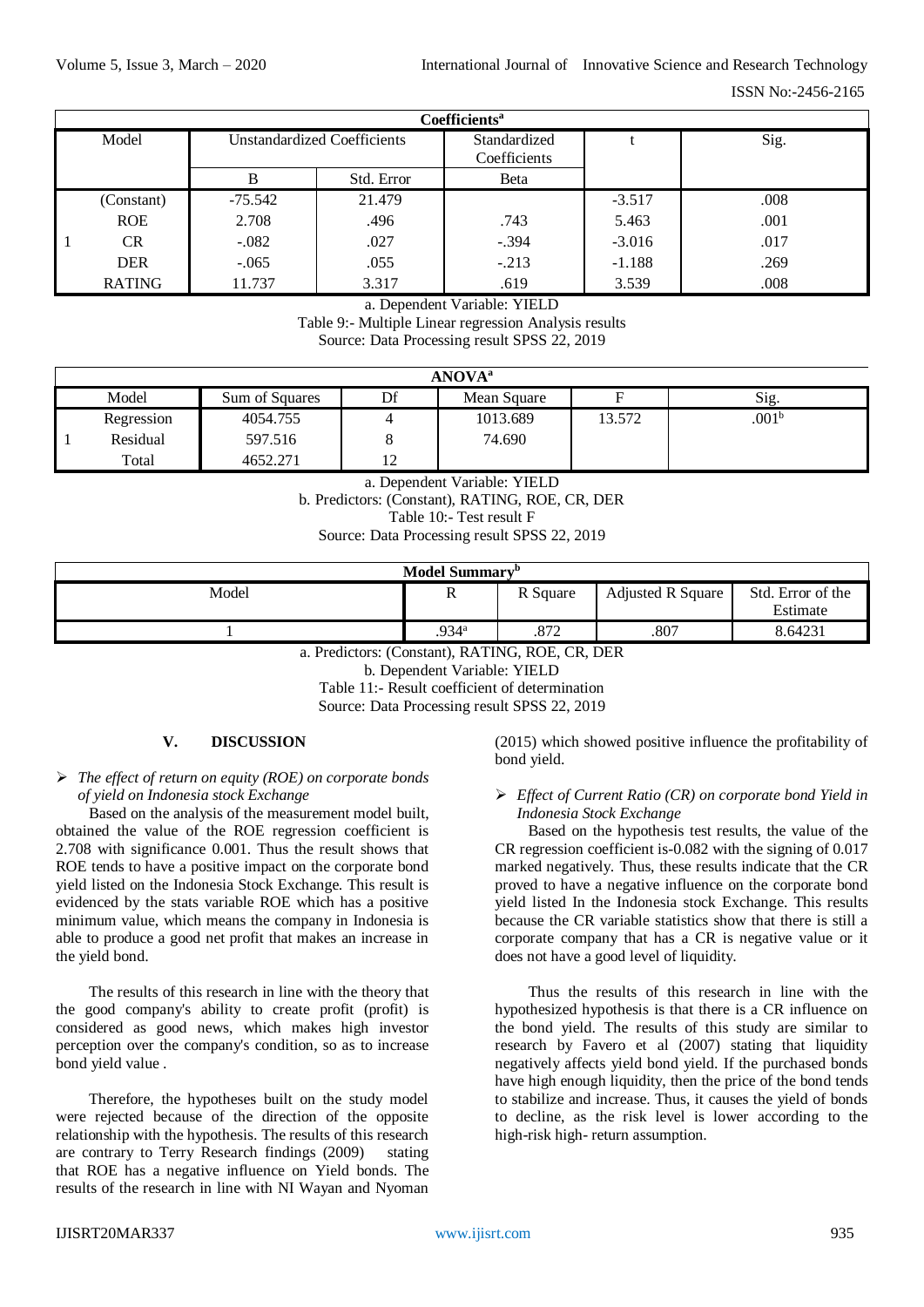*Effect of Debt to Equity Ratio (DER) on corporate bond Yield in Indonesia Stock Exchange*

Based on the hypothesis test results, the DER regression coefficient value is-0.065 with the signing of 0.269 marked negatively. Thus the result indicates that DER has no influence on the corporate bond yield listed on the Indonesia Stock Exchange. In this research DER tends to have negative, but insignificant influence to tend to have a negative, but insignificant effect on yield bonds because The increase in DER tends to lower the yield on bonds by 0.065 units.

Therefore, based on the hypotheses built, the results of the study proved to be rejected, as DER significantly negatively affects Bond Yield. The results of the same research shown by research Isnaini desnitasari (2013) which shows the results of Debt to equity ratio has no significant research on yield to maturity.

 *Effect of bond rating on corporate bond Yield in Indonesia Stock Exchange*

Based on analysis of the measurement model built, obtained the value of the regression coefficient of bond rating of 11.737 with significance 0.008. Thus, these results indicate that the bond bond rating to have a positive influence on the corporate bond yield listed on the Indonesia Stock Exchange. This is because most sample companies have a category of companies with good bond ratings so as to provide an increase in the Company's bond yield.

Therefore, based on the hypothesis the resulting research was rejected because the hypothesis test results showed a different direction to the hypothesis. The same research result was demonstrated by Octavian et al (2015) stating that bond ratings have a positive and significant influence on bond Yield. This means that high-rating bonds tend to offer lower yield, whereas low-rating bonds tend to offer greater yield. This result is in accordance with the opinion the Tandelilin (2010) which indicates that the bonds with a relatively higher risk of payment failure (lower rate) will offer greater yield compared to the bonds that are relatively smaller (higher rate).

### **VI. CONCLUSION**

- $\triangleright$  Return on Equity (ROE) positively affects the Yield Bond. This means the height of the company's ability to perform ROE, which will create a higher yield rate
- $\triangleright$  Current Ratio (CR) has a negative influence negatif and on bond Yield, meaning that if CR decreases. This illustrates, that the higher the current level of the Current ratio Company, then the show High Current assets owned by the company that can be used for the operational of the company and to pay off long-term liabilities.
- Debt to Equity Ratio (DER) has no effect on bond Yields. It means that DER is not a financial performance that is a benchmark in determining bond yield values.

 $\triangleright$  Bond ratings have a positive impact on bond yield. This means that bonds with lower risk of payment failure will offer greater results compared to relatively smaller bonds.

#### **ADVICE**

Suggested recommendations for various interested parties are as follows:

- $\triangleright$  Various issuers are engaged in different fields, there are possible factors that affect the yield of the bonds are also different. This needs to be considered by subsequent studies. So, to be examined if investing in bonds, it must have the knowledge and information up to date.
- $\triangleright$  Should consider the addition of the research period, so that the results can be more to precofigure existing conditions using larger samples.
- $\triangleright$  For further studies, you can use the bond ratings issued by PT Kasnic Credit Rating Indonesia (Moody's Indonesia) to obtain accurate data.

## **LIMITATIONS**

Here are the limitations of this research, so it can be a solution in decision making to do further research. These limitations are:

- $\triangleright$  In this research, the number of samples used is a slight of 13 companies that restrict indicators to the data analysis process.
- $\triangleright$  The period of study is short, 1 year (in 2018).
- $\triangleright$  The rating of bonds used is limited to the issuance of PT Pefindo.

#### **REFERENCES**

- [1]. Fahmi, I. (2012). Introduction to Capital market. Bandung: publisher Alfabeta..
- [2]. Manurung, A.H., Silitonga, D. & Tobong, W.R.L. (2015). Relationship ratio-financial ratios with Bond Rating. Jakarta: Institute Perbanas.
- [3]. Muharam, H. (2011). Model of government bond yield determinants. Semarang: The dissertation of Diponegoro University.
- [4]. Kusuma, N.P.G.K., Purbawangsa, I.B. I, & Abundanti, N. (2016). Influence of interest rate, exchange rate, coupon rates and liquidity of bonds to the market price of bonds in the financial sector. E-Journal of Unud Management,5 (5), 2898-2927.
- [5]. Octavian, O., Haryetti, & Sjahruddin. (2015). Influence of inflation rate, debt to equity ratio, bond liquidity and bond rating of theporasi Corps bond yield listed on the Indonesia Stock exchange (IDX) year 2009-2012. CHECK FEKON, (2) 1.1-20.
- [6]. Pardomuan, S. (2014). Determinant of the state debt Yield Curve (SUN). Thesis. Bogor: Bogor Agricultural University.
- [7]. Pardomuan, S. (2018). Corporate Financial Management. Bogor: IPB Press.